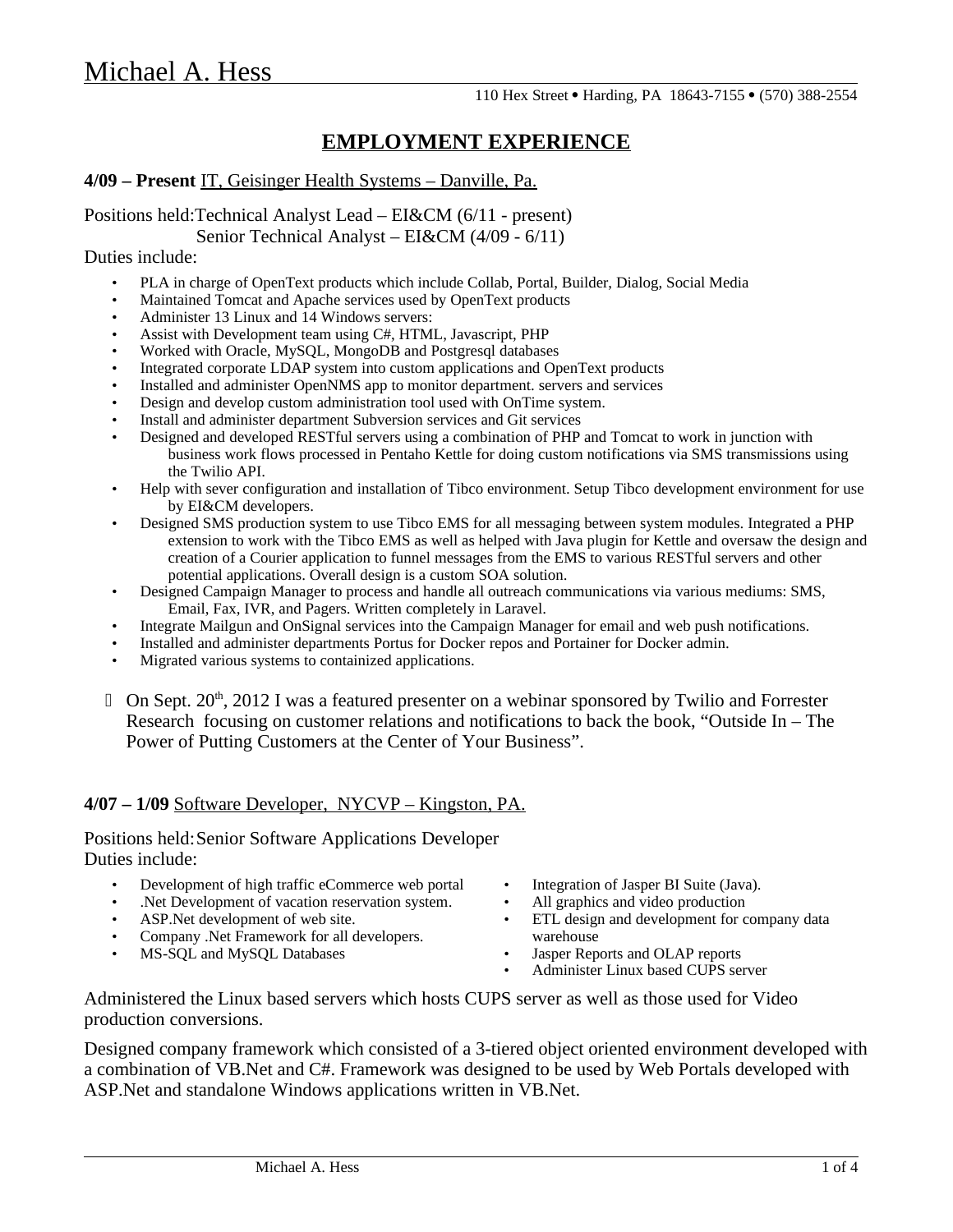110 Hex Street • Harding, PA 18643-7155 • (570) 388-2554

Design of eCommerce system required team meetings with users along with detailed prototypes and UML documents.

#### **9/04 – 3/07** Software Developer, TMG Healthcare, Inc. **–** Scranton, PA.

Positions held:Senior Software Applications Developer

#### Department Lead Software Applications Development Project Manager/Designer Special R&D Projects

#### Duties include:

- Administered all Linux servers that ran JBoss and Tomcat Web Apps. Also the servers that ran Postgressql used for Data Warehouse and ETL services which were used by Linux servers running the Joomla Portals.
- Control all aspects of images at TMG. This involves writing software to handle: Receipt, Storage, Manipulation, Conversion, and Presentation.
- Acted as liaison between customers IT departments and TMG development teams.
- Stand alone applications written for Windows and Linux in: VB6, VFP, C#, XML, OO Pascal, Java.
- Design of Web Portals for use by Medicare Insurance Providers, their customers and physicians.
- Web Portals and Applications written in: PHP, C#, ASP.Net, VB6, Java, XML for IIS, Apache, Tomcat, and JBoss
- Develop BI interface for company for OLAP and static reports using Mondrian and Pentaho embedded in a customized COTS CMS Portal.
- Designed and developed custom Portal modules.
- Design and develop various database structures, tables, stored procedures for MSSQL, MySQL, PostgreSQL.
- Creation of UML documents during early project design stages.
- User documentation and assist in training sessions.
- Helped with Proclaim which is a insurance adjudication tool which is written in Java. Designed frontend tool for running it in JBoss and worked on the transfer from Linux to Windows platform.
- Maintained operation of JBoss server and the Web Apps and portals running in that environment.

Setup and application integration of development tools:

- Subversion for version control • MoreGroupWare for project management and todo lists.
- Mantis for bug tracking • KnowledgeTree document management system

All of the above tasks require a knowledge of various Medicare claims and claim processing from plan enrollment to claim adjudication.

#### **3/89 – Present** Software Engineer, Miracle Concepts, Inc.

#### Duties include:

 $\overline{a}$ 

- Development of Mobile applications and Mobile Web Sites.
- Run and maintain a Cloud StaaS and SaaS for use by clients and for internal needs.
- Have used Jira and UberSVN for development governance which incorporates ZenDesk for help desk integration.
- Use Gitlab for source code respository
- Design and development of software for the Windows, Apple Macintosh, Linux, and UNIX machines.
- MultiMedia development: CD-ROM, CBT, WBT, IVD, etc.
- Design and validate Section 508 compliance for all government content projects.
- Analyze existing sites to determine and report on Section 508 compliance
- Develop SCORM and IMS compliant courseware
- Create Design Documents, Schedules, Timelines, Prototypes, Testing Plans, Formative Evaluation
- Front end Analysis to determine customer requirements and goals
- Manage User Pilot Testing and Regression Tests.
- Setup and support of Linux systems
- Administer all Linux and BSD servers:
	- 9 Rackmount Linux servers
	- 2 Xen servers running a total of 6 Guest Linux servers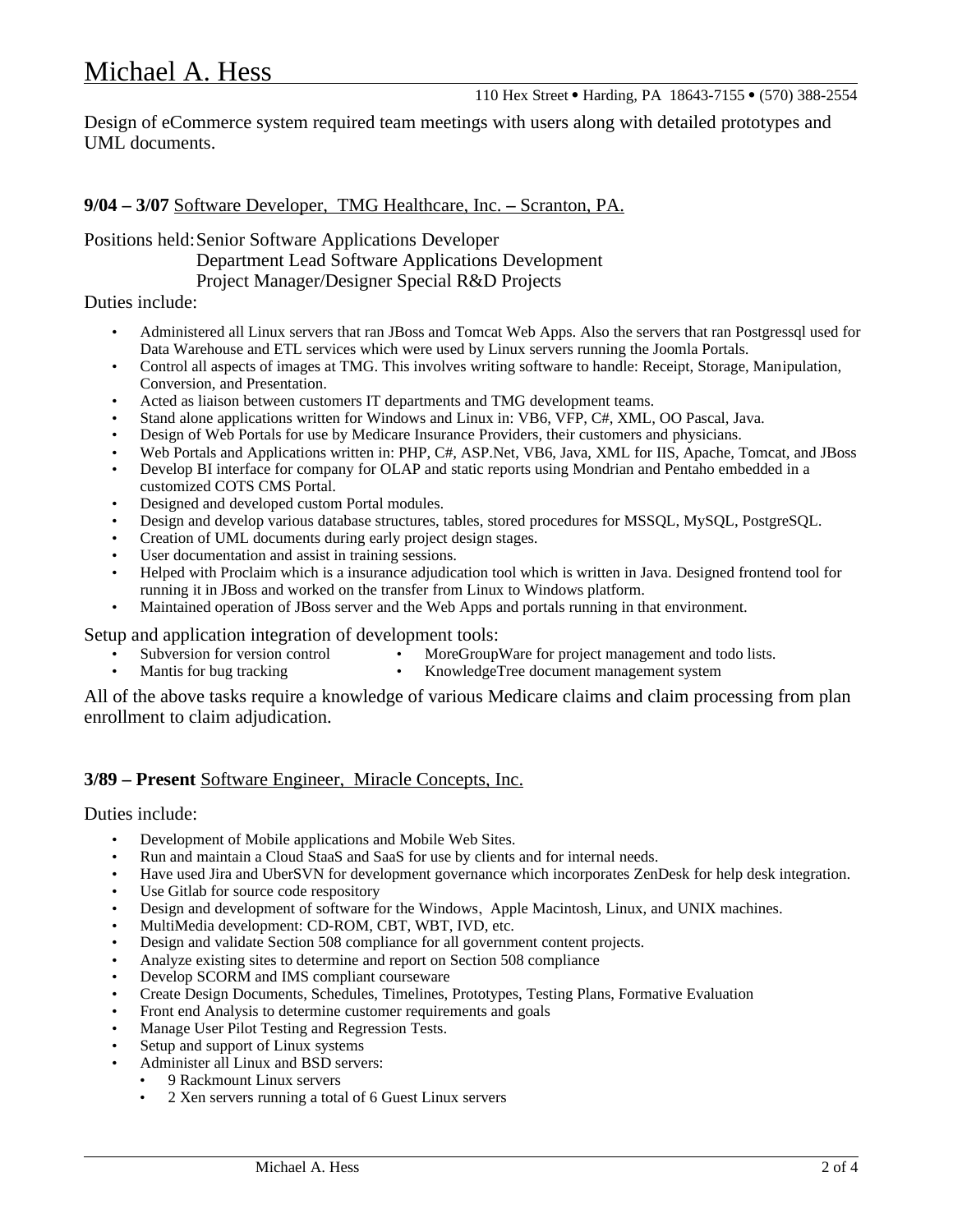## Michael A. Hess

#### 110 Hex Street • Harding, PA 18643-7155 • (570) 388-2554

- Multiple Raspberry Pi's running business services: PBX, DNS, HTTP, Docker environment
- 2 BSD server managing all router and firewall services.
- Asterisk VOIP system
- Services being provided include:
- DNS
	- Web Servers Apache, Tomcat, JBoss
	- **FTP Servers**
	- Rsync Backup Services
- Mailman Mailing Lists
- **SMTP Servers**
- Jabber Server
- SSH
- LCMS ATutor

At one point hosted the following high volume, high traffic web applications and eCommerce portals:

- • [www.bachmanntrains.com](http://www.bachmanntrains.com/)
- • [www.lacperdu.com](http://www.lacperdu.com/)
- [www.sunnybank-nc.com](http://www.sunnybank-nc.com/)
- • [www.lowwpaneu.org](http://www.lowwpaneu.org/) • [www.lazarus.freepascal.org](http://www.lazarus.freepascal.org/)
- • [www.miraclec.com](http://www.miraclec.com/)
- • [www.carsareuspa.com](http://www.carsareuspa.com/)
- • [www.toyterminal.com](http://www.toyterminal.com/)
- • [www.peterbororr.com](http://www.peterbororr.com/)
- ú Founding member of the large OSS development effort "**The Lazarus Project**"

This is an effort to create a Delphi like environment running under Linux using Freepascal. This requires detailed knowledge of the Linux development environment using Make and other Gnu tools for building applications and creating RPM, Deb releases for installation.

Was an early contributing developer on the "**PasDoc**" project which is a source code documentation tool.

Designed custom Linux based Web Portal for Bachmann Trains which included complex Application Integration of Forums, Image Gallery, eCommerce, Product Catalog, Event Calendar, etc.

Designed and developed projects for the following clients using the languages or combination of languages listed. Details and examples of these various projects are available upon request.

|   | McGraw-Hill         | ٠ | SouthWestern Book Publishers              |   | $C++/C$                     |
|---|---------------------|---|-------------------------------------------|---|-----------------------------|
| ٠ | US. Navy            |   | Hughs Associates (for the US Navy)        |   | Delphi                      |
|   | Xerox               |   | Glencoe Division of Macmillan/McGraw-Hill | ٠ | <b>Visual Basic</b>         |
|   | <b>Benco Dental</b> | ٠ | Department of Energy                      | ٠ | Visual FoxPro               |
|   | Den-tal-ez          | ٠ | Department of Defense – (US Navy)         | ٠ | JavaScript                  |
|   | Karibe              | ٠ | Distribution Unlimited                    | ٠ | <b>DHTML</b>                |
|   | <b>TMG</b> Health   | ٠ | <b>EASE</b> Diagnostics                   | ٠ | Java                        |
| ٠ | Chapman & Hall      | ٠ | World Energy Council                      | ٠ | <b>VB.Net</b>               |
|   | Pro Golf            | ٠ | <b>Lancaster Infectious Diseases</b>      | ٠ | C#                          |
|   |                     | ٠ | National Fire Academy                     | ٠ | <b>XML</b>                  |
|   |                     |   |                                           | ٠ | Various Authoring Languages |
|   |                     |   |                                           |   |                             |

All projects created for US Navy and National Fire Academy required adherence to Section 508 compliance.

ú The American Publishers Association awarded the '*Timer Saver Standards for Landscape Architects*' product the 1998 Electronic product of the year. This was developed for McGraw-Hill.

Designed and created a full text search engine for use with web sites stored on CD-ROM or run within an intranet without the use of a web server. Written as a Java Applet it searches pre-compiled data dictionaries and indexes to provide detailed hit lists from the site.

#### **7/86 – 3/90** Advanced System Engineer, Ferranti Educational Systems, Inc - Lancaster

Duties include:

 $\overline{a}$